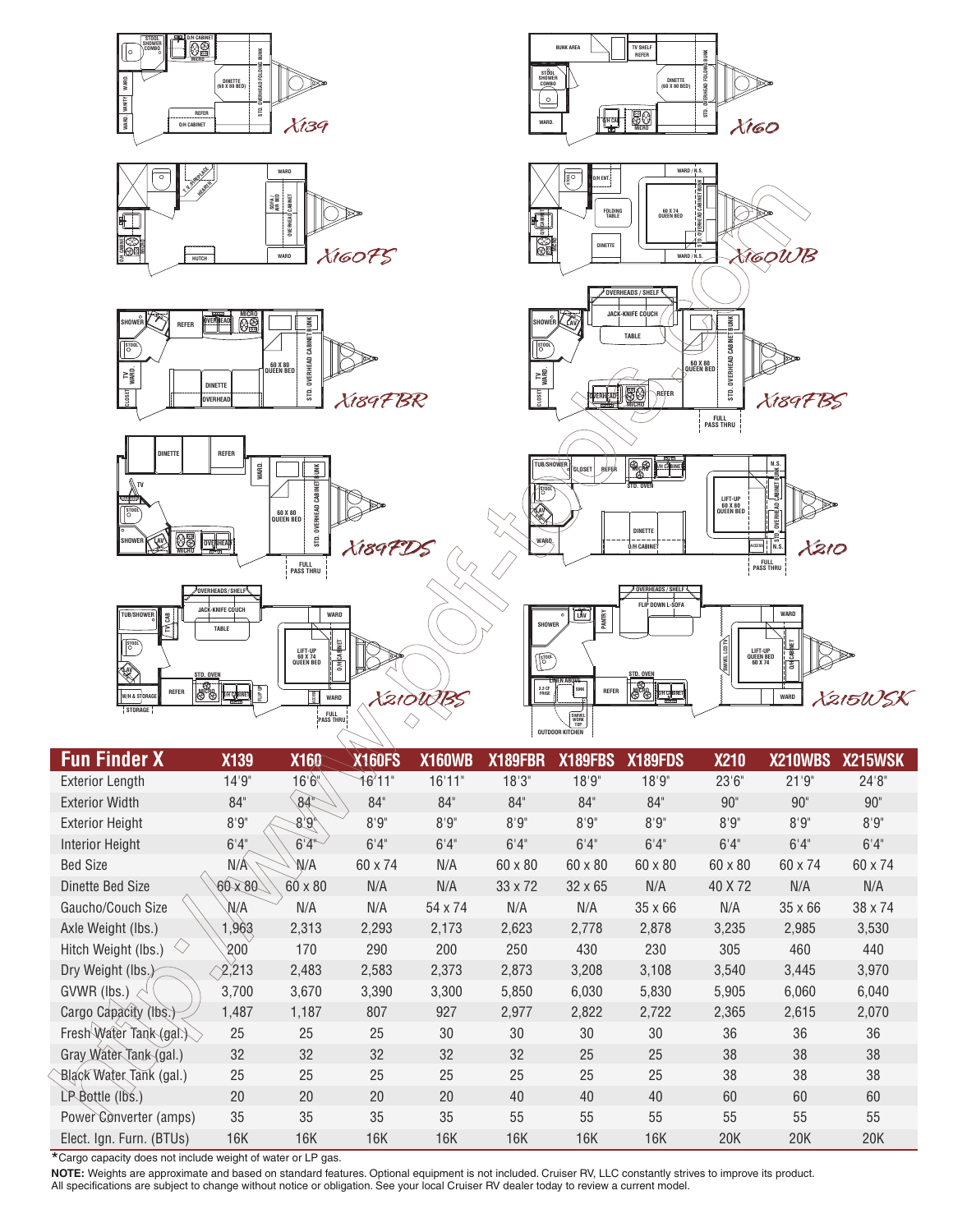**Décors** 







## **Interior Features**





Upgraded mattress with down comforter



Attractive clock







In-ceiling speakers *Q*ptional flatscreen TV CD/DVD stereo with



i-Pod® hookup



Optional stainless steel microwave



Stainless steel refrigerator front



Oven (some models)  $\langle \rangle$  Roller bearing



drawer guides

Hidden hinges



Cabinet bunk (some models)





Pass-Thru storage











Electric stabilizer jacks



EZ-flex™ suspension



Cast aluminum wheels with radial tires



Keep the mess outside Detachable 30 amp with this handy outside power cord for easy storage with the



Optional flatscreen TV on swivel bracket allows for exterior viewing

**MEMBER**

steel BBQ grill



Optional stainless Optional electronic awning



**Cruiser RV, LLC** 7805 North SR 9 • PO Box 130 • Howe, IN 46746 Ph. 260-562-3500 • Fax 260-562-2210 Toll Free 866-277-5630 **www.cruiserrv.com**

**Your Dealer**

LED brake lights **Front window with rockguard** Double step entry step

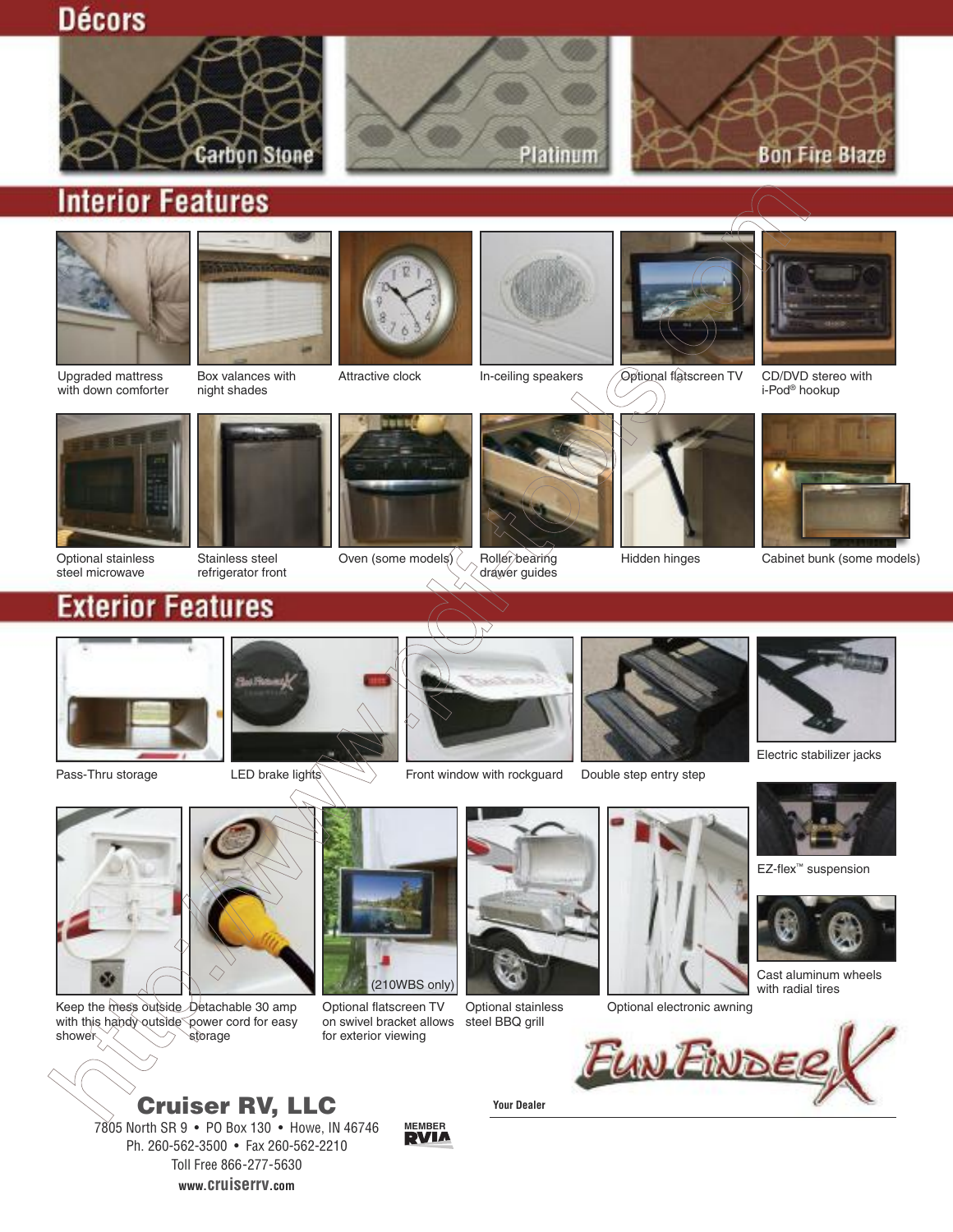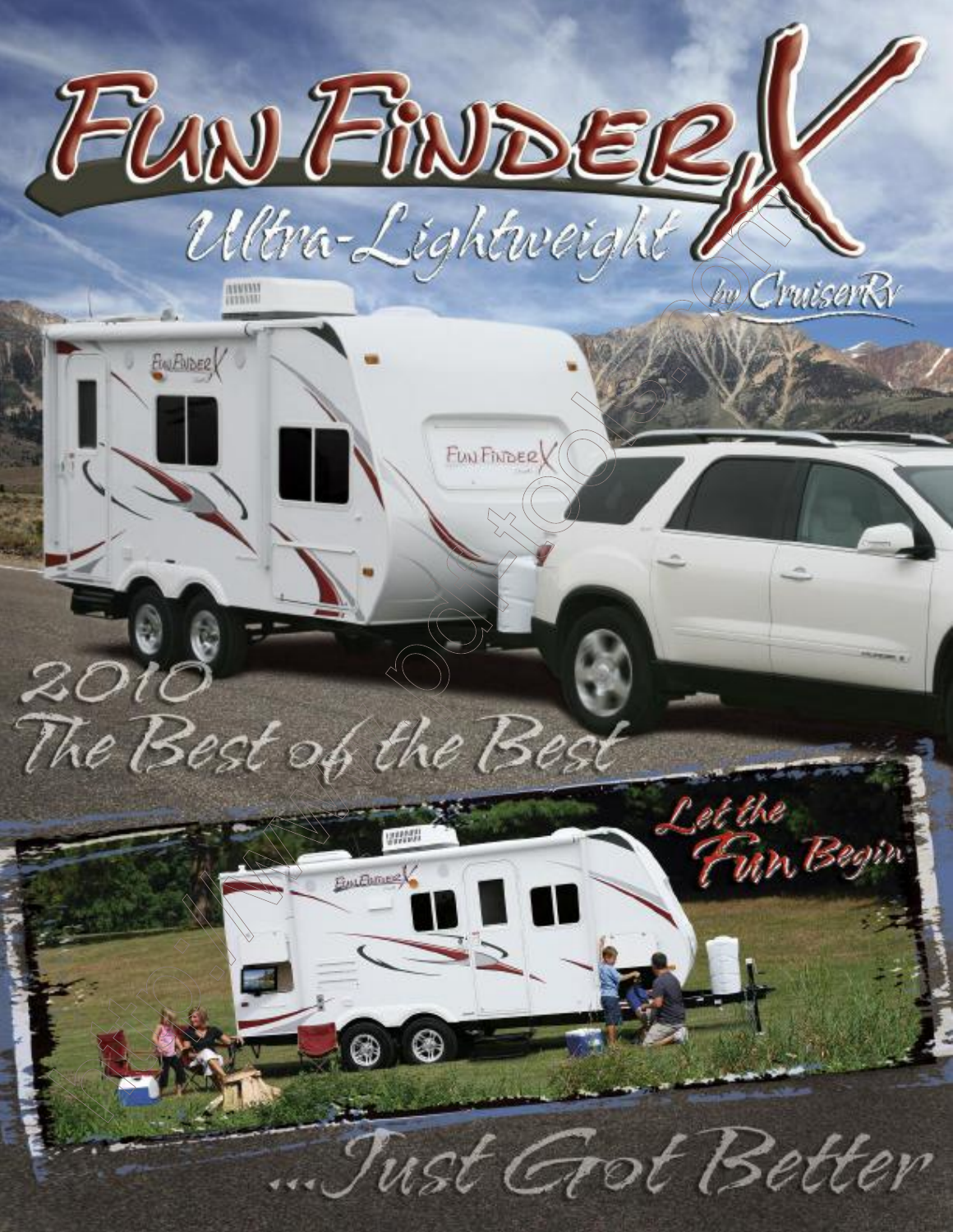## X210WBS

罪

**Enjoy comfort on the go with coordinated décors that set the stage for good times and lasting memories.**



**Fun Finder X apart. From the stainless appliances to upscale interiors, the X is clearly a notch above!**

**COLLECTION TO THE TELEPHY**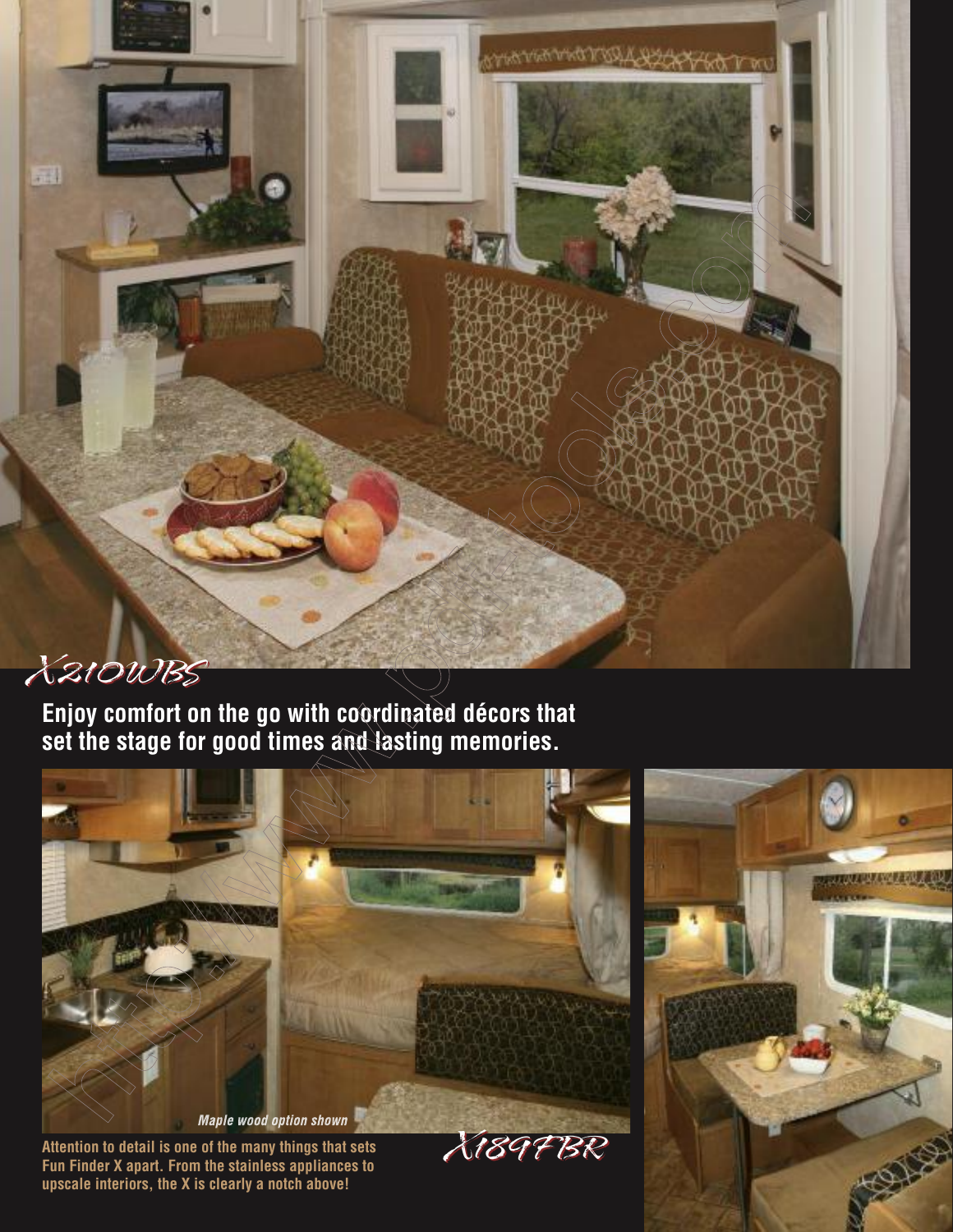

**A queen sized walk-around bed with upgraded mattress and down comforter also lifts up to offer great under bed storage.**



**The jack-knife sofa sleeper adds space for an overnight guest while providing a comfortable sitting area by day.**



**All dinettes are easily converted into sleeping areas, allowing you to maximize all space.**

**Our ever-popular Harmony White cabinetry is the perfect back drop for your choice of décor color.**





**The X189FDS truly maximizes all available space. The electric slide features a 6 cu. ft. double door refrigerator and a spacious dinette. Large windows and bright décor give this lightweight a "big" feel.**